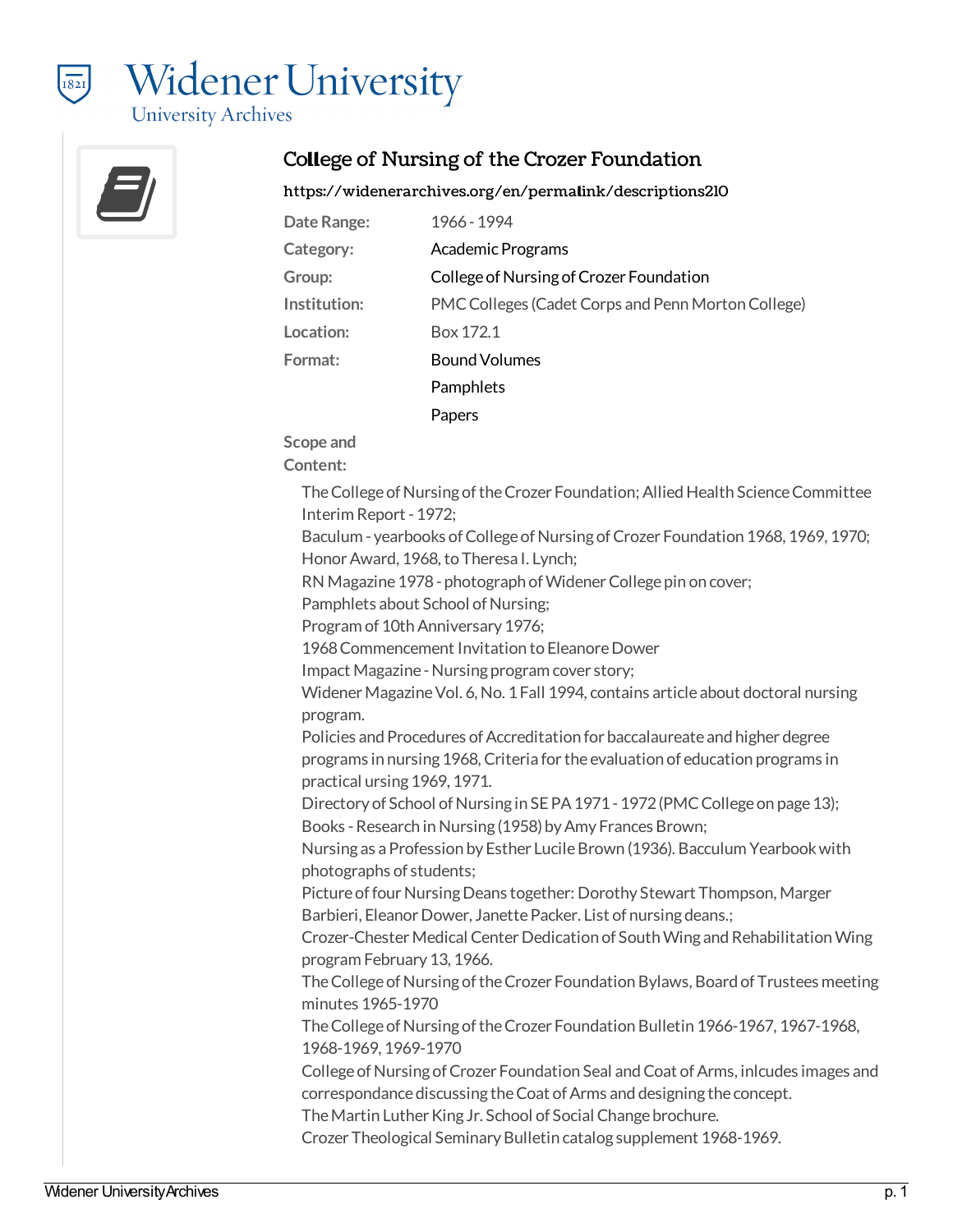| Physical<br>Condition:               | Good                                             |
|--------------------------------------|--------------------------------------------------|
| <b>Subject Access:</b>               | Nursing - Program Changes                        |
|                                      | <b>Nursing</b>                                   |
|                                      | Mergers and Acquisitions - New Academic Programs |
|                                      | Nursing - History                                |
| <b>Access</b><br><b>Restriction:</b> | Confidential                                     |



### Nursing

#### <https://widenerarchives.org/en/permalink/descriptions3908>

| Date Range:           | 1965 - 1997                                        |
|-----------------------|----------------------------------------------------|
| Category:             | <b>Academic Programs</b>                           |
| Group:                | <b>Nursing</b>                                     |
| Institution:          | PMC Colleges (Cadet Corps and Penn Morton College) |
|                       | Widener College                                    |
|                       | <b>Widener University</b>                          |
| Location:             | Box 172.3                                          |
| Format:               | Papers                                             |
| Scope and<br>Content: |                                                    |

Folder 1: Widener College commencement program and invitation 1976, 1976 10th anniversary program; Widener Commencement May 1976 Nursing student graduate lists and award winners, Widener Commencement December 1976 graduate lists, Widener Commencement May 1977 Nursing graduate student lists and commencement program, December commecenement 1977 graduate list. 1968 commencement program, 1982 commencement program. Folder 2: Widener University School of Nursing 25th Anniversary papers: minutes of 25th Anniversary Alumni committee, includes list of committee members, Nursing brunch RSVPs, alumni RSVPs including thei titles and any professional work, Invitation to the 25th anniversary celebration on October 10, 1992, letter of invitation to former school of nursing faculty to attend the anniversary celebration includes names, Nursing alumni lists, homecoming weekend program 1992, Nursing

News 2:1, Spring 1992 newsletter, potential nursing students information Folder 3: Activities information: The PMC Digest Vol. 4 no. 13 10-19 January 1969, Vol.5no. 1417-26January 1969, Vol 5, no. 1531January - 9February 1969, Vol. 5. no. 167-16 February 1969; Center Scanner crozer-chester medical center vol. 1 no. 11December 1968(2copies); PMCFlyer February 1969(events on campus); For Your Health Crozer information booklette. The Voice Bulletin of Crozer Theological Seminary Vol. 60, no. 4 October 1968. The College of Nursing of the Crozer Foundation informational panphlets. The Lampette Vol. 1, no. 2 July 1968 newletter, The Wadi Vol. 1, no. 10 week of April 17-23, 1967 newsletter. The PMC Digest Vol. 5, No. 1821 February - 2 March 1969. News memo New professor at the

CollegeofNursing,JoanM. Collinswill beAssistant Professor of PediatricNursing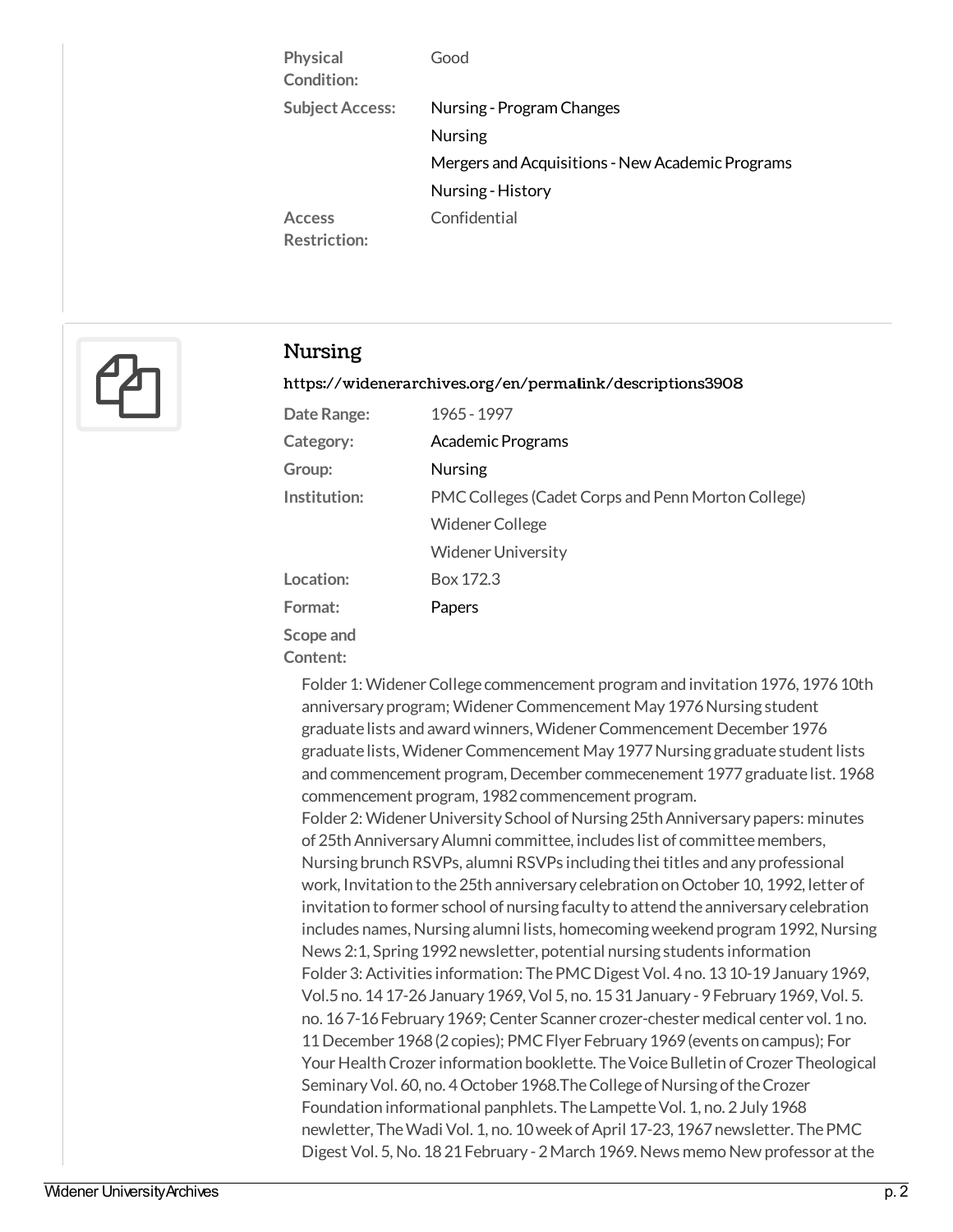College of Nursing, Joan M. Collins will be Assistant Professor of Pediatric Nursing May 1, 1968. Put Your Best Foot Forward informational flyer. The College of Nursing of the Crozer Foundation informationa flyer with contact info to fill out. Widener Notes Vol 4, no. 4 May 1988, Widener Now undated (2), Widener Now Vol 4,No. 2September 1975, Vol 4,No. 4October 1975, Vol 5.No. 2September 1976. Some Reflections on the Development of the School of Nursing of Widener University by Eleanore Dower Associate professor May 15, 1992. Folder 4: Publicity: Newspaper articles about Crozer Theological Seminary c. 1960s.Crozer-Chester Medical Center News January 1972, July 1972 newsletters. Dediation for Northwest Wing May 15, 1971 program. A Comprehensive Planning Study for The Crozer Foundation booklette April 1967. Newspaper articles about the Crozer-Chester Medical Center. How the Merger Saved a Community Hospital article published in the Modern Hospital. Concern Baptist Health and Social Service Vol. 12,No. 6November/December 1965newsletter. Promotional brochures. VisitinOurs CCMCPersonnel Personals Vol. 5, no. 3, 4, 5. 1966.Center Scanner Crozer-ChesterMedical CenterVol. 1, no. 1, Vol. 1, no.3, Vol. 1,No. 10, Vol. 2,No. 5 1967, 1968, 1969.Newsletters.

Folder 5: The College of Nursing Certificate of Incorporation - The Crozer Foundation. Application for The College of Nursing of the Crozer Foundation Charter Application 1965. Developing Nursing Manpower to Meet Increased Demand and Complexity in Home Health Care grant proposal. In the Court of Pleas of Delaware County PA in RE: application for charter of nonprofit corporation Folder 6: Old Main building renovation floor plans (blueprints) for 2nd-3rd floor to include the Nursing students. Includes the attached Chemistry building. Preliminary Specifications for Center of Nursing Widener University report September 10, 1979.

Folder 7: Report of the Dean October 15, 1965 - June 30, 1966; July 1, 1966 - June 30, 1967; July 1, 1967 - June 30, 1968.

Folder 8: Dorothy Stewart Thompson A Celebration of Life November 12, 1997. Inlcudesletters and tributes.

Folder 9: Letters, exams, perforamce evaluation, correspondance related to Robin Wille and her continuation at the School of Nursing.

| <b>Physical</b>           | Good                                             |
|---------------------------|--------------------------------------------------|
| Condition:                |                                                  |
| <b>Custodial History:</b> | Donated from Nursing Department                  |
| <b>Subject Access:</b>    | Nursing - Self-Study                             |
|                           | Nursing - Program Changes                        |
|                           | Mergers and Acquisitions - New Academic Programs |
|                           | <b>Nursing</b>                                   |
|                           | Women Students - Notable Events                  |
|                           | <b>Annual Reports</b>                            |
|                           | Nursing - History                                |
| <b>Access</b>             | Confidential                                     |

**Restriction:**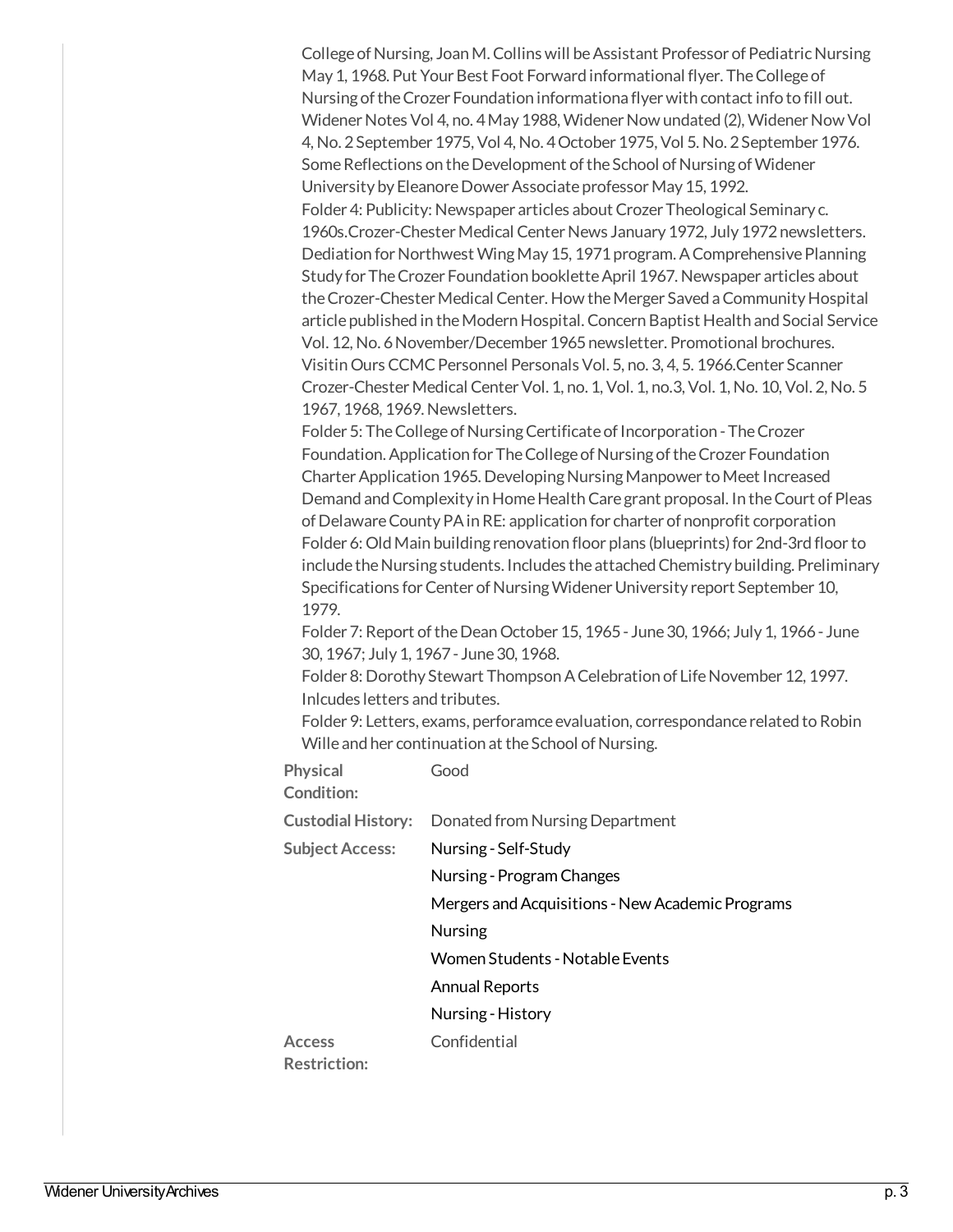

## Nursing

#### <https://widenerarchives.org/en/permalink/descriptions3909>

| Date Range:  | 1968 - 1991                                        |
|--------------|----------------------------------------------------|
| Category:    | <b>Academic Programs</b>                           |
| Group:       | <b>Nursing</b>                                     |
| Institution: | PMC Colleges (Cadet Corps and Penn Morton College) |
|              | <b>Widener College</b>                             |
|              | <b>Widener University</b>                          |
| Location:    | Box 172.4                                          |
| Format:      | Papers                                             |
| Scope and    |                                                    |

**Content:**

School of Nursing Embosser.

Folder 1: Conceptual framework for nursing program curriculum, includes Graduate Program Committee Meeting minutes 1991.

Folder 2: The Widener View Vol. 6, no. 3 November 1977; The Dome January 27, 1978 newspaper Nursing Center Planning begun article.

Folder 3: Public Law 90-490 90th Congress, S. 3095 August 16, 1968; Capital Commentary No. 143 January-February 1969 newsletter; US Department of Health, Education, and Welfare Title 42 - Public Health pamphlet; Department of Health Education, and Welfare correspondance to school participating in Nursing Scholarship program from cheif student loan and scholarship branch, divisionof health manpower educational services about Nursing Scholarship Regulations; Preliminary Fact Sheetd Health Manpower Act of 1968 (P.L. 90-490) Title II --Nursing Trainging

Folder 4: Photos and negatives.

| <b>Physical</b><br>Condition: | Good                                             |
|-------------------------------|--------------------------------------------------|
| <b>Custodial History:</b>     | Donated from Nursing Department                  |
| <b>Subject Access:</b>        | Nursing - Self-Study                             |
|                               | Nursing - Program Changes                        |
|                               | Mergers and Acquisitions - New Academic Programs |
|                               | <b>Nursing</b>                                   |
|                               | Women Students - Notable Events                  |
|                               | <b>Annual Reports</b>                            |
|                               | Nursing - History                                |
| <b>Access</b>                 | Confidential                                     |

**Restriction:**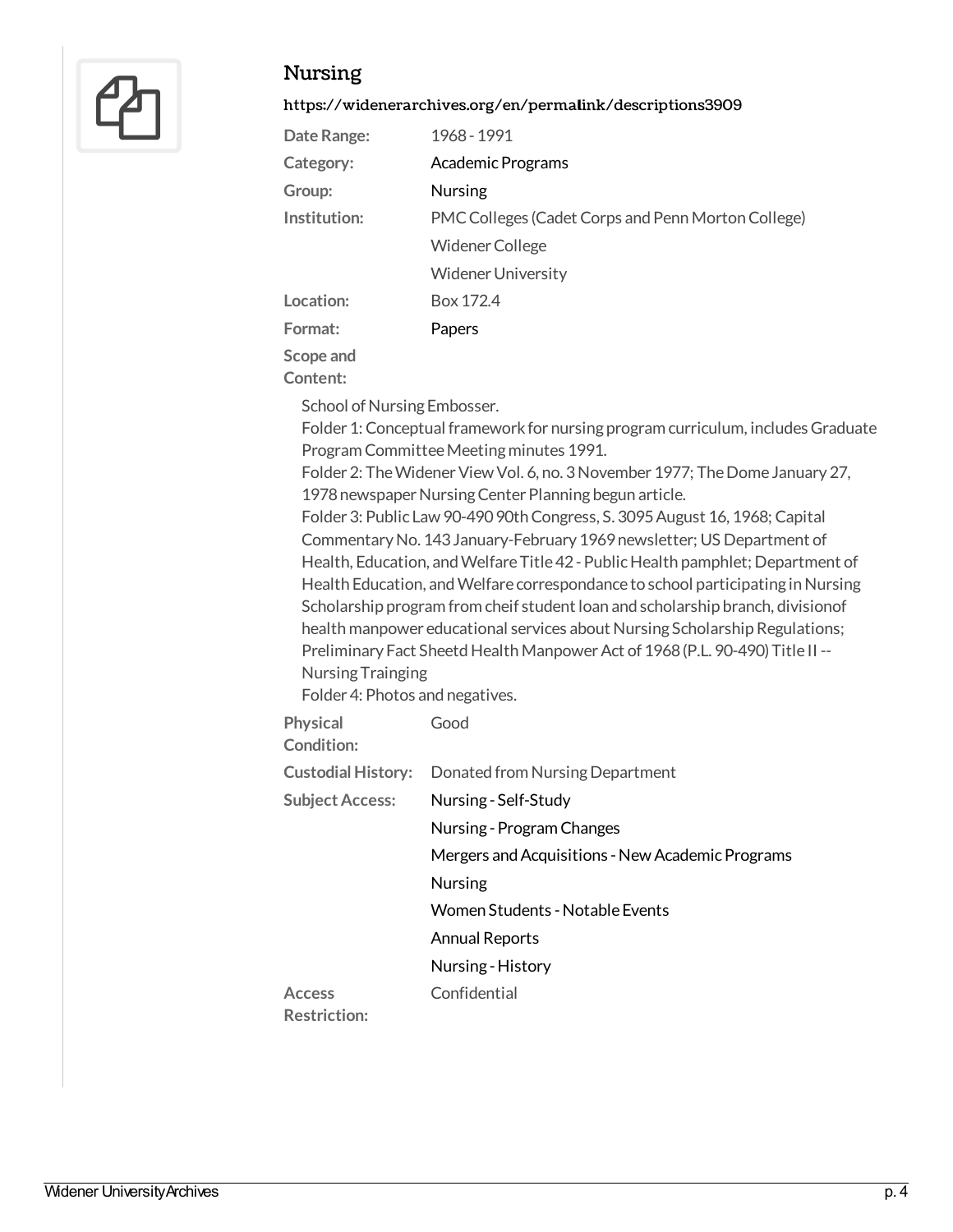

## Nursing

#### <https://widenerarchives.org/en/permalink/descriptions211>

| Date Range:  | 1964 - 1989                                        |
|--------------|----------------------------------------------------|
| Category:    | <b>Academic Programs</b>                           |
| Group:       | <b>Nursing</b>                                     |
| Institution: | PMC Colleges (Cadet Corps and Penn Morton College) |
|              | Widener College                                    |
|              | <b>Widener University</b>                          |
| Location:    | Box 172.2                                          |
| Format:      | <b>Bound Volumes</b>                               |
|              | Papers                                             |
|              | Photographs                                        |

**Scope and**

**Content:**

1979TrainingGrant Application;

1972 Self-Evaluation Report;

1969 Self-Evaluation Report;

undated photos of Dorothy Stewart, Dean of School of Nursing and students; Articles 1964- 1971, 1979;

speech by Dr. Moll about PMC Colleges acquiring School of Nursing; Annual Report - 1968, College of Nursing of the Crozer Foundation;

Articles about first women students.

Meeting minutes, letters and reports from and about the Health Care Providers Prevention Coalition and the Delaware County Department of Human Resources Drug and Alcohol Commission to the Dean of Nursing about prevention programming for nurses 1988-1989.

Notices from the Department of Health, Education, and Welfare concerning Nursing scholarships, student loans and financial aid 1969, 1970.

Nursing Astudent Assistance Programs Guidelines for academic year 1969-1970

**Physical Condition:** Good

**SubjectAccess:** Nursing - [Self-Study](https://widenerarchives.org/en/list?q=topic%253a%2522Nursing+-+Self-Study%2522&p=1&ps=&sort=title_sort+asc)

| Nursing - Program Changes |  |
|---------------------------|--|
|---------------------------|--|

Mergers and Acquisitions - New Academic Programs

[Nursing](https://widenerarchives.org/en/list?q=topic%253a%2522Nursing%2522&p=1&ps=&sort=title_sort+asc)

Women Students - Notable Events

Annual [Reports](https://widenerarchives.org/en/list?q=topic%253a%2522Annual+Reports%2522&p=1&ps=&sort=title_sort+asc)

Nursing [-History](https://widenerarchives.org/en/list?q=topic%253a%2522Nursing+-+History%2522&p=1&ps=&sort=title_sort+asc)